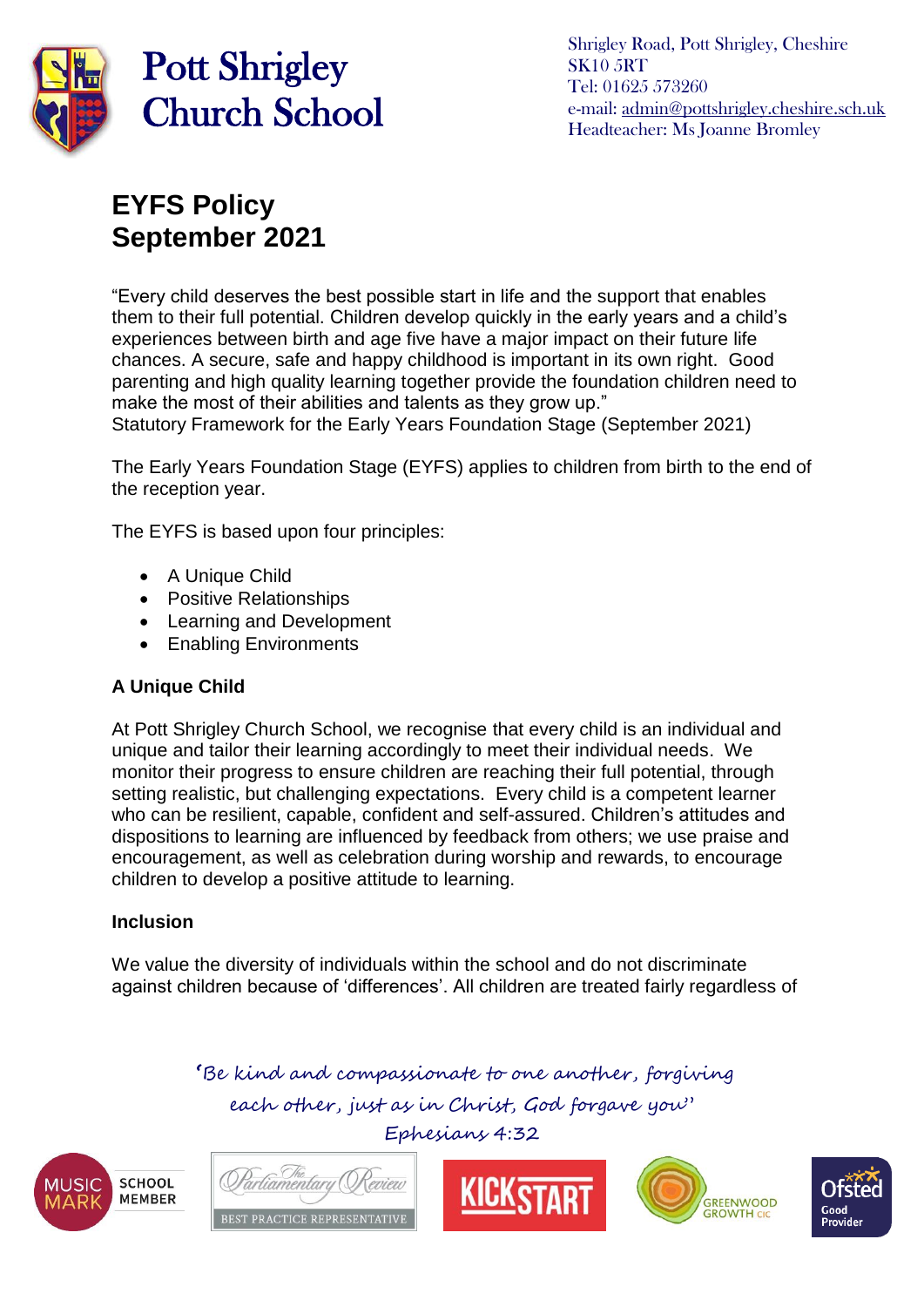

Shrigley Road, Pott Shrigley, Cheshire SK10 5RT Tel: 01625 573260 e-mail: [admin@pottshrigley.cheshire.sch.uk](mailto:admin@pottshrigley.cheshire.sch.uk) Headteacher: Ms Joanne Bromley

race, ethnicity, religion, gender, Special Educational Needs, or social and cultural backgrounds. All children and their families are valued within our school.

At Pott Shrigley, we believe that all our children matter. We give our children every opportunity to achieve their best. We do this by taking account of our children's range of life experiences when planning for their learning. This is developed through strong home-school links and using Tapestry online journal to create a whole picture of the child, incorporating home and school life.

We meet the needs of all our children through:

- Planning opportunities that build upon and extend children's knowledge, experience and interests, and develop their self-esteem and confidence;
- Using a wide range of teaching strategies based on children's learning needs;
- Providing a wide range of opportunities to motivate and support children and to help them to learn effectively;
- Providing a safe and supportive learning environment in which the contribution of all children is valued;
- Using resources which reflect diversity and are free from discrimination and stereotyping;
- Planning challenging activities for children whose ability and understanding are in advance of their language and communication skills;
- Monitoring children's progress and taking action to provide support as necessary.

### **Welfare**

It is important to us that all children in the school are 'safe'. We aim to educate children on boundaries, rules and limits and to help them understand why they exist. We provide children with choices to help them develop this important life skill. Children should be allowed to take risks, but need to be taught how to recognise and avoid hazards.

We aim to protect the physical and psychological wellbeing of all children. (See Child Protection & Safeguarding Policy.)

"Children learn best when they are healthy, safe and secure, when their individual needs are met and when they have positive relationships with the adults caring for them." Statutory Framework 2021

**'**Be kind and compassionate to one another, forgiving

each other, just as in Christ, God forgave you" Ephesians 4:32

**SCHOOL MEMBER** 







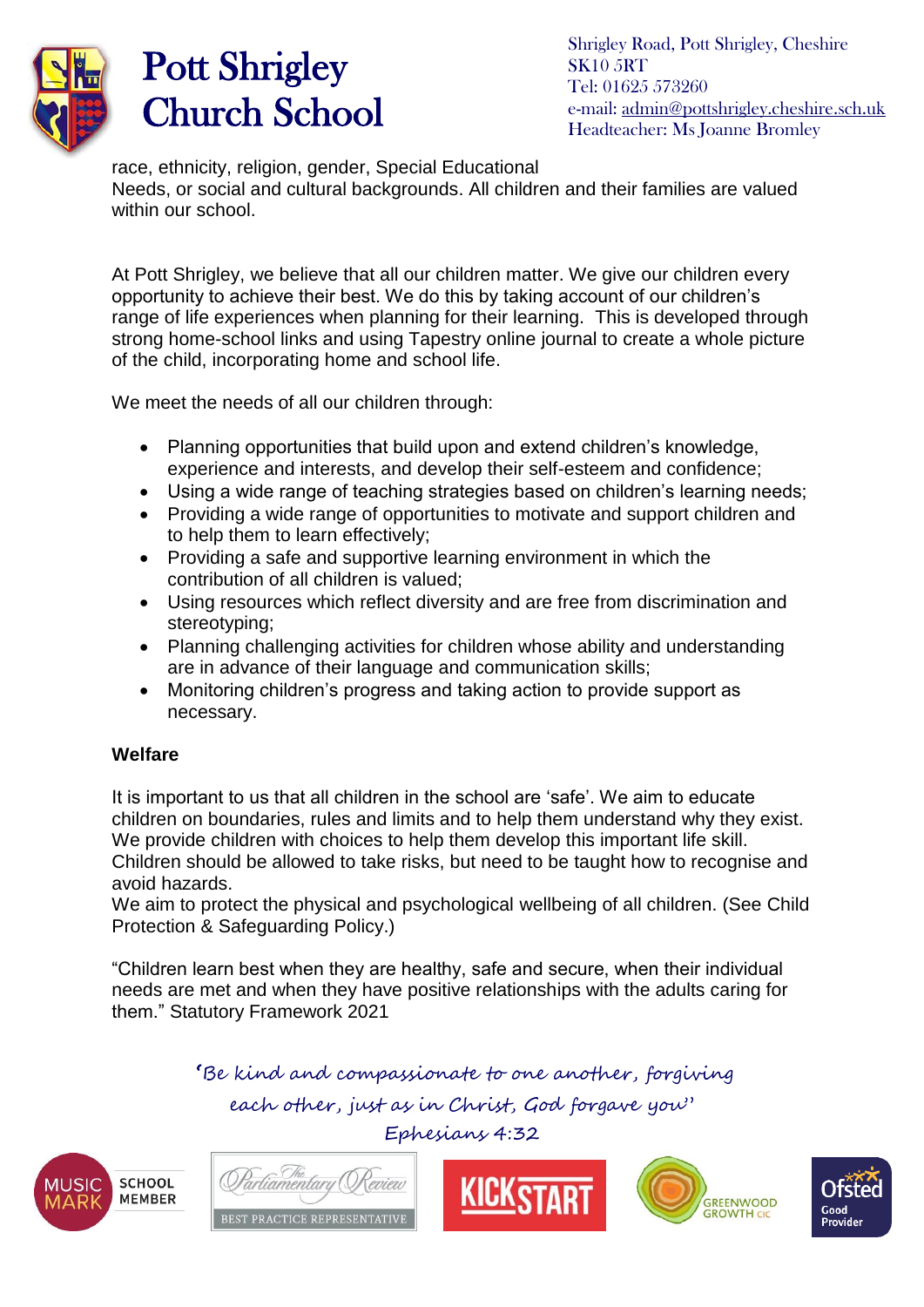

Shrigley Road, Pott Shrigley, Cheshire SK10 5RT Tel: 01625 573260 e-mail: [admin@pottshrigley.cheshire.sch.uk](mailto:admin@pottshrigley.cheshire.sch.uk) Headteacher: Ms Joanne Bromley

We understand that we are legally required to comply with certain welfare requirements as stated in the Statutory Framework for Early Years Foundation Stage (2021).

We understand that we are required to:

- Promote the welfare of children.
- Promote good health, preventing the spread of infection and taking appropriate action when children are ill.
- Manage behaviour effectively in a manner appropriate for the children's stage of development and individual needs.
- Ensure all adults who look after the children or who have unsupervised access to them are suitable to do so.
- Ensure that the premises, furniture and equipment is safe and suitable for purpose.
- Ensure that every child receives enjoyable and challenging learning and development experiences tailored to meet their needs.
- Maintain records, policies and procedures required for safe efficient management of the setting and to meet the needs of the children.

#### **Positive Relationships**

We recognise that children learn to be strong independent from secure relationships. We aim to develop caring, respectful, professional relationships with the children and their families.

### **Parents as Partners**

We recognise that parents are children's first and most enduring educators and we value the contribution they make.

We recognise the role that parents have played, and their future role, in educating the children. We do this through:

- Talking to parents about their child before their child starts Pott Shrigley
- The teacher offering to visit all children in their pre-school setting prior to their starting school;
- The children having the opportunity to spend time with their teacher before starting school during Transition mornings;
- Inviting all new parents to a welcome activity organised by the school PTA.

**'**Be kind and compassionate to one another, forgiving

each other, just as in Christ, God forgave you"

Ephesians 4:32









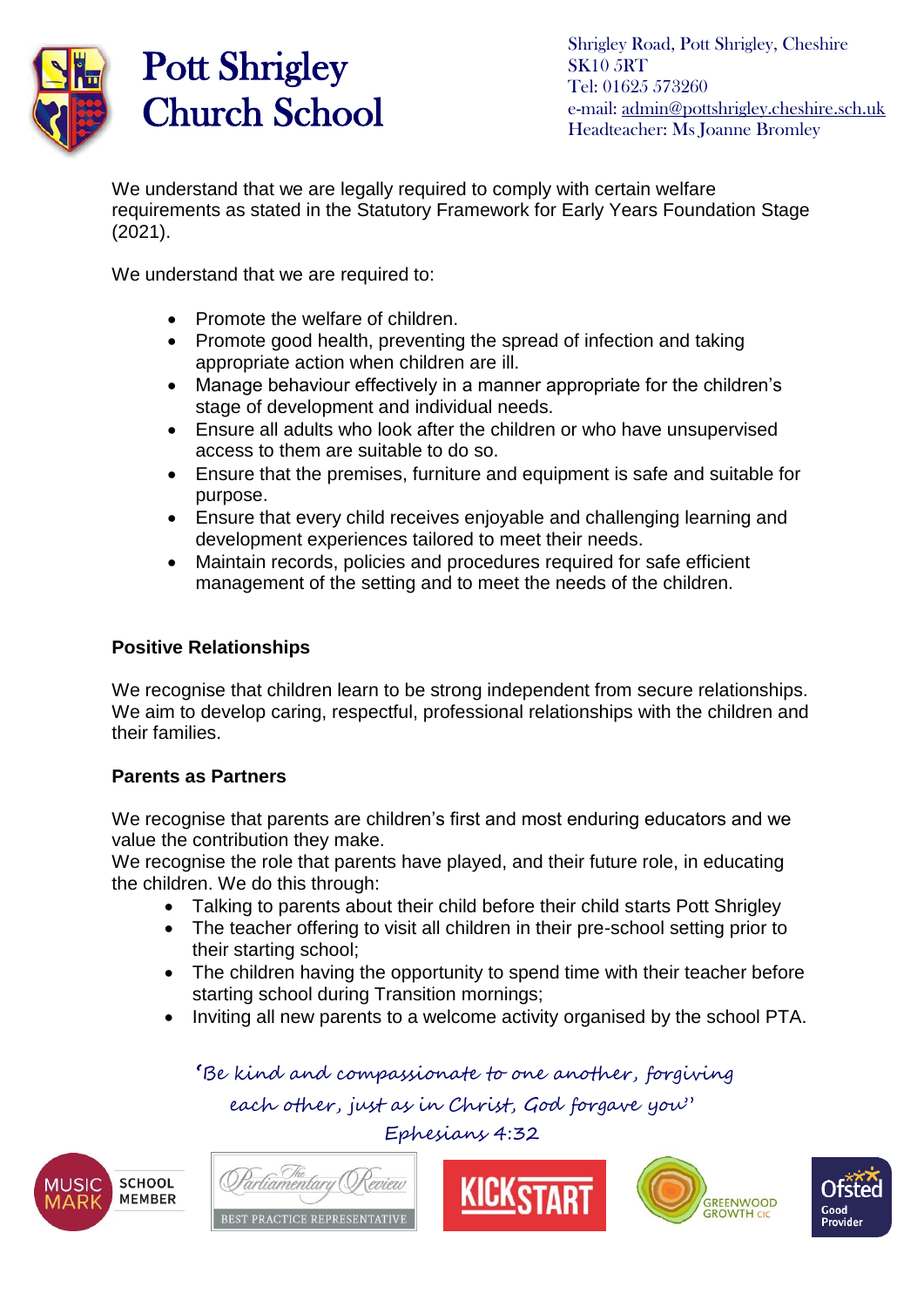

Shrigley Road, Pott Shrigley, Cheshire SK10 5RT Tel: 01625 573260 e-mail: [admin@pottshrigley.cheshire.sch.uk](mailto:admin@pottshrigley.cheshire.sch.uk) Headteacher: Ms Joanne Bromley

- Offering parents regular opportunities to talk about their child's progress at parents' evenings and through Tapestry online journal, with encouraging likes and comments. As well as encouraging posts from home anytime including following up from the weekends and school holidays.
- Being available to chat with parent/carers at the start/end of day or booking an appointment for a more detailed conversation.
- Supporting all children and parents through the transition into school and being flexible, if required to support the individual child and family as they start at Pott Shrigley School and become part of the Pott Shrigley Family.
- Welcoming parents to share their favourite story with the children at various points in the year (world book day, European languages day etc)

All staff involved with the EYFS aim to develop good relationships with all children, interacting positively with them and taking time to listen to them. At our school the EYFS teacher acts as a 'Key Person' to all children in the EYFS, supported by the Teaching Assistant.

### **Learning and Development**

We recognise that children learn and develop in different ways and at different rates. We value all areas of learning and development equally and understand that they are interconnected.

The EYFS (2021) states the three prime areas of learning, which form the important foundation for igniting curiosity and enthusiasm for learning:

• Communication and language: listening and attention and speaking

• Personal, social and emotional development: self-regulation, managing self and building relationships.

• Physical development: Gross motor skills and fine motor skills.

These areas are then strengthened and applied through the four specific areas:

- Literacy: comprehension, word reading and writing.
- Mathematics: Number and Numerical patterns.
- Understanding the World: past and present, people, culture and communities and the natural world.
- Expressive arts and design: Creating with materials and being imaginative and expressive.









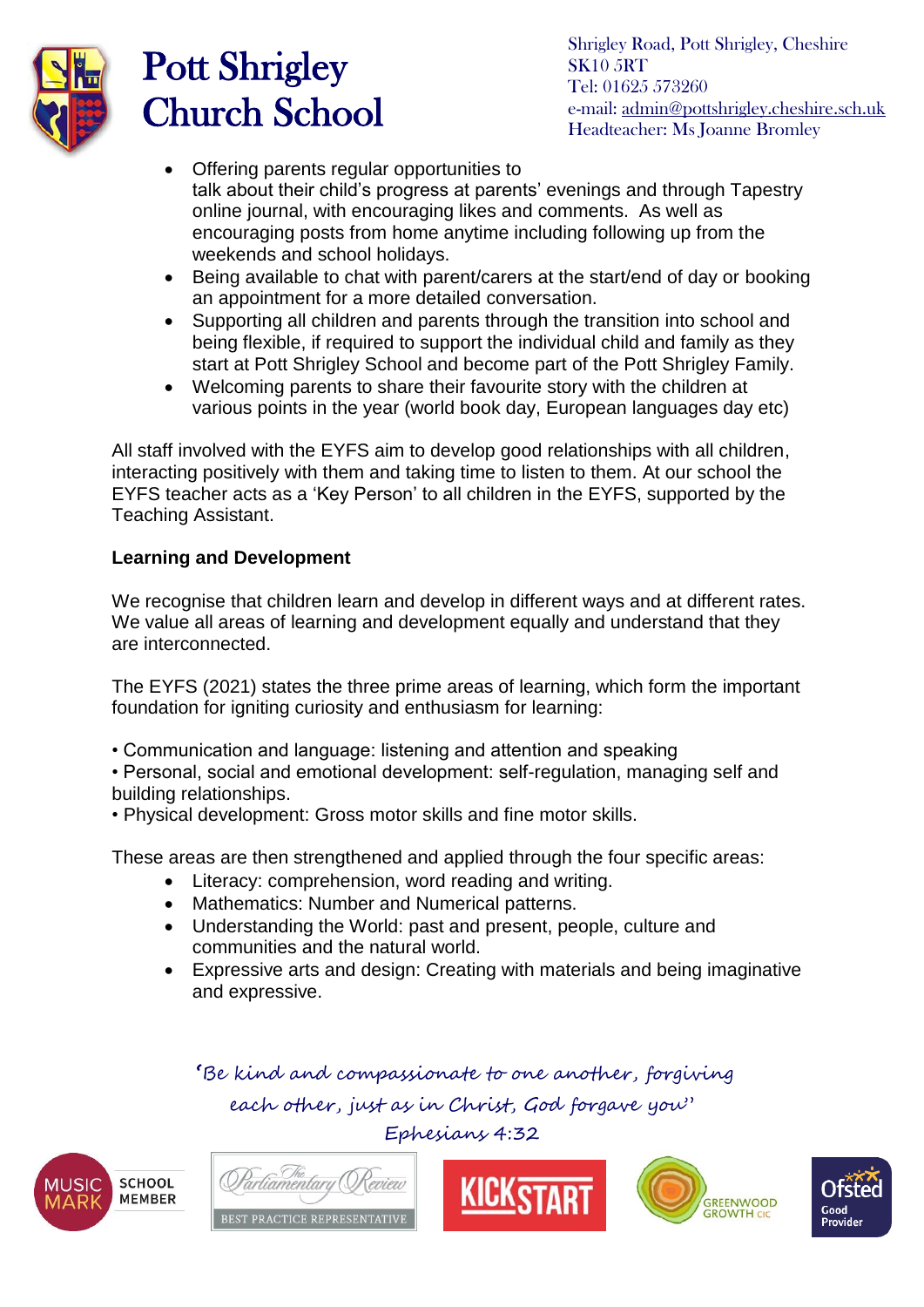

Shrigley Road, Pott Shrigley, Cheshire SK10 5RT Tel: 01625 573260 e-mail: [admin@pottshrigley.cheshire.sch.uk](mailto:admin@pottshrigley.cheshire.sch.uk) Headteacher: Ms Joanne Bromley

The Characteristics of effective teaching and learning intertwine throughout the curriculum and encourage a range of processes to learning and development. These are:

### **Playing and exploring**

"Children's play reflects their wide ranging and varied interests and preoccupations. In their play children learn at their highest level. Play with peers is important for children's development." EYFS Report 2008. Early Years Leadership toolkit, also links to birth to five matters

Through play our children explore and develop learning experiences, which help them make sense of the world. They practise and build up ideas, and learn how to control themselves and understand the need for rules. They have the opportunity to think creatively alongside other children as well as on their own. They communicate with others as they investigate and solve problems.

### **Active Learning**

"Children learn best through physical and mental challenges. Active learning involves other people, objects, ideas and events that engage and involve children for sustained periods."

Active learning occurs when children are motivated and interested. Children need to have some independence and control over their learning. As children develop their confidence they learn to make decisions. It provides children with a sense of satisfaction as they take ownership of their learning.

### **Creativity and Critical Thinking**

"When children have opportunities to play with ideas in different situations and with a variety of resources, the discover connections and come to new and better understandings and ways of doing things. Adult support in this process enhances their ability to think critically and ask questions."

Children should be given opportunity to be creative through all areas of learning. Adults can support children's thinking and help them to make connections by showing genuine interest, offering encouragement, clarifying ideas and asking open questions. Children can access resources freely and move them around the classroom to extend their learning.

**'**Be kind and compassionate to one another, forgiving

each other, just as in Christ, God forgave you" Ephesians 4:32









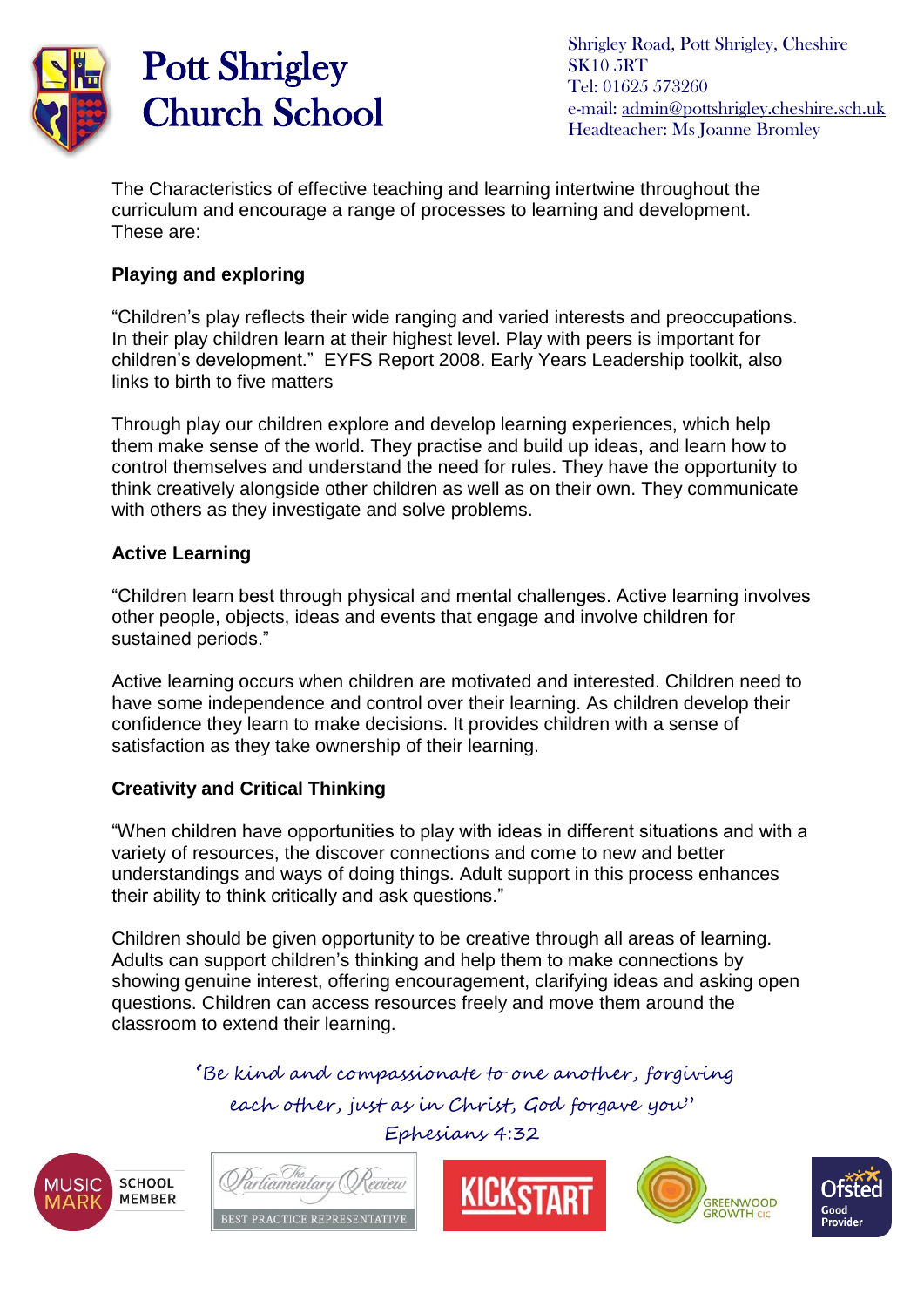

Shrigley Road, Pott Shrigley, Cheshire SK10 5RT Tel: 01625 573260 e-mail: [admin@pottshrigley.cheshire.sch.uk](mailto:admin@pottshrigley.cheshire.sch.uk) Headteacher: Ms Joanne Bromley

All the areas must be delivered through planned.

purposeful play, with a balance of adult-led and child-initiated activities. For each area of learning there are statutory Early Learning Goals. These establish expectations for most children to reach by the end of the EYFS. They provide the basis for planning in Reception.

By the end of the year, some children will have exceeded the goals. The majority of children will be at the expected level, achieving the Early Learning Goals, and other children, depending on their individual needs, will be emerging, achieving towards some if not all of the goals – particularly some younger children, some children with learning difficulties and disabilities and some learning English as an additional language.

### **Teaching and Learning Style**

Our teaching and learning style is outlined in our curriculum statement: [http://www.pottshrigleycs.co.uk/serve\\_file/2756292](http://www.pottshrigleycs.co.uk/serve_file/2756292) 

Features that relate to the EYFS are:

- the partnership between teachers and parents, so that our children feel secure at school and develop a sense of well-being and achievement;
- the understanding that teachers have of how children develop and learn, and how this affects their teaching;
- the range of approaches used that provide first-hand experiences, give clear explanations, make appropriate interventions and extend and develop play and talk or other means of communication;
- the carefully planned curriculum that helps children work towards the Early Learning Goals throughout the EYFS;
- the provision for children to take part in activities that build on and extend their interests and develop their intellectual, physical, social and emotional abilities;
- the encouragement for children to communicate and talk about their learning, and to develop independence and self-management;
- the support for learning with appropriate and accessible indoor and outdoor space, facilities and equipment:
- the identification of the progress and future learning needs of children through observations, which are shared with parents;
- the good relationships between our school and the settings that our children experience prior to joining our school;









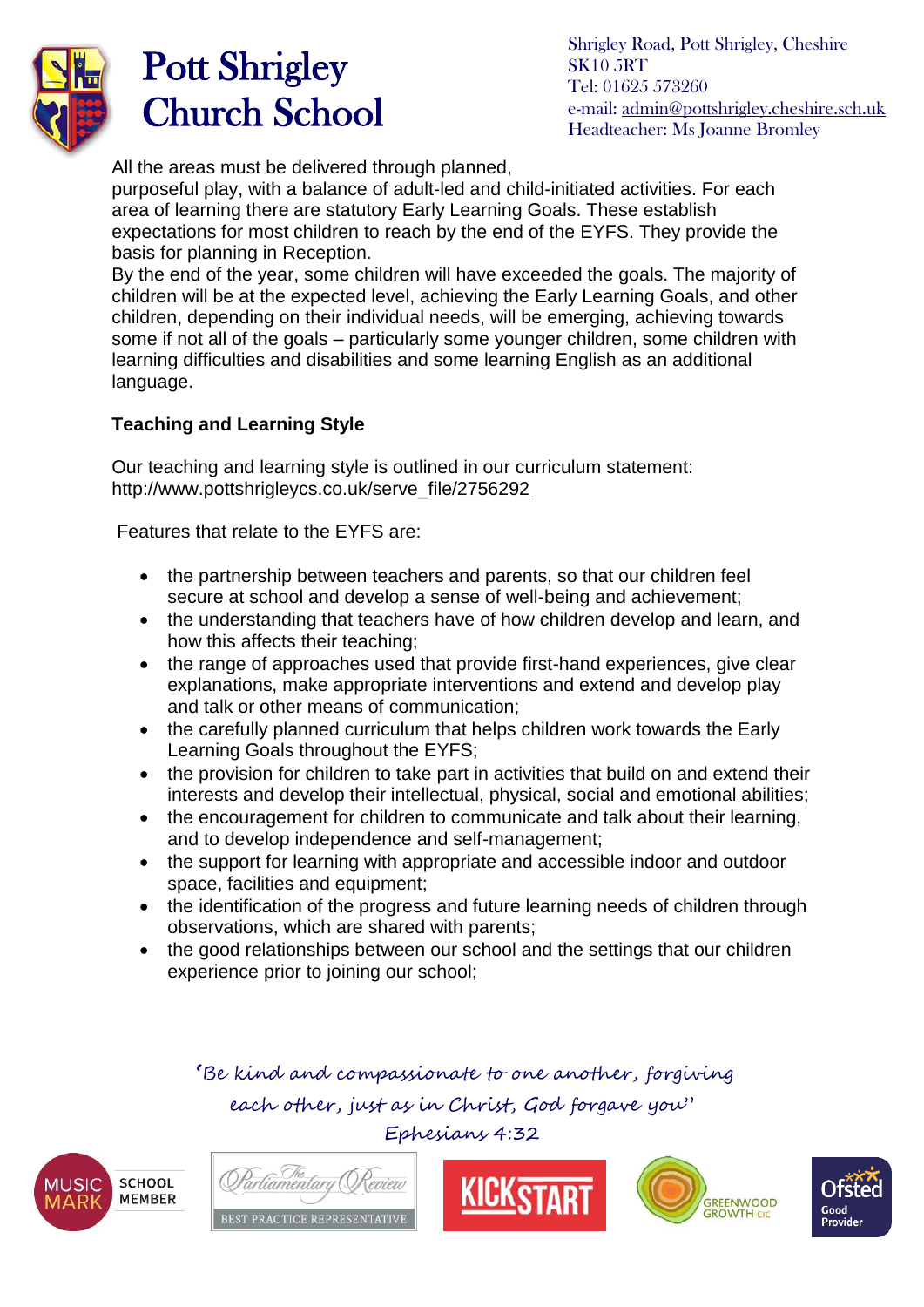

Shrigley Road, Pott Shrigley, Cheshire SK10 5RT Tel: 01625 573260 e-mail: [admin@pottshrigley.cheshire.sch.uk](mailto:admin@pottshrigley.cheshire.sch.uk) Headteacher: Ms Joanne Bromley

#### **Enabling Environments**

At Pott Shrigley Church School, we recognise that the environment plays a key role in supporting and extending the children's development. This begins by observing the children and assessing their interests, development and learning, before planning challenging but achievable activities and experiences to extend the children's learning. At Pott Shrigley School children have access to the inside or outside environment, through continuous provision and planned activities. They also participate in regular trips, such as whole school provision on Friday afternoon, which alternates half termly, e.g. Forest school.

The EYFS classroom is organised to allow children to explore and learn securely and safely. There are areas where the children can be active, be quiet and rest. The classroom is set up in learning areas, where children are able to find and locate equipment and resources independently. The EYFS class is housed in a purposebuilt learning lodge with its own enclosed outdoor area. This allows children to use the outdoor space for 'messy' play, small world and construction, in all weathers. Being outdoors offers opportunities for doing things in different ways and on different scales than when indoors. It offers the children opportunities to explore, use their senses and be physically active and exuberant. We plan activities and resources for the children to access outdoors that help the children to develop in all seven areas of learning and provide opportunities to enhance their characteristics of effective learning.

### **Observation, Assessment and Planning**

rligmentary

BEST PRACTICE REPRESENTATIVE

From September 2021, a new statutory framework for Early Years has been introduced:

[https://assets.publishing.service.gov.uk/government/uploads/system/uploads/attach](https://assets.publishing.service.gov.uk/government/uploads/system/uploads/attachment_data/file/974907/EYFS_framework_-_March_2021.pdf) ment\_data/file/974907/EYFS\_framework - March\_2021.pdf

### **EYFS Profile**

The EYFS Profile is the national, statutory assessment tool against which teachers record their observations of all children's progress towards the Early Learning Goals, throughout the year, collating them each term and enabling a final assessment to be made at the end of the summer term of Reception:

**'**Be kind and compassionate to one another, forgiving

each other, just as in Christ, God forgave you"









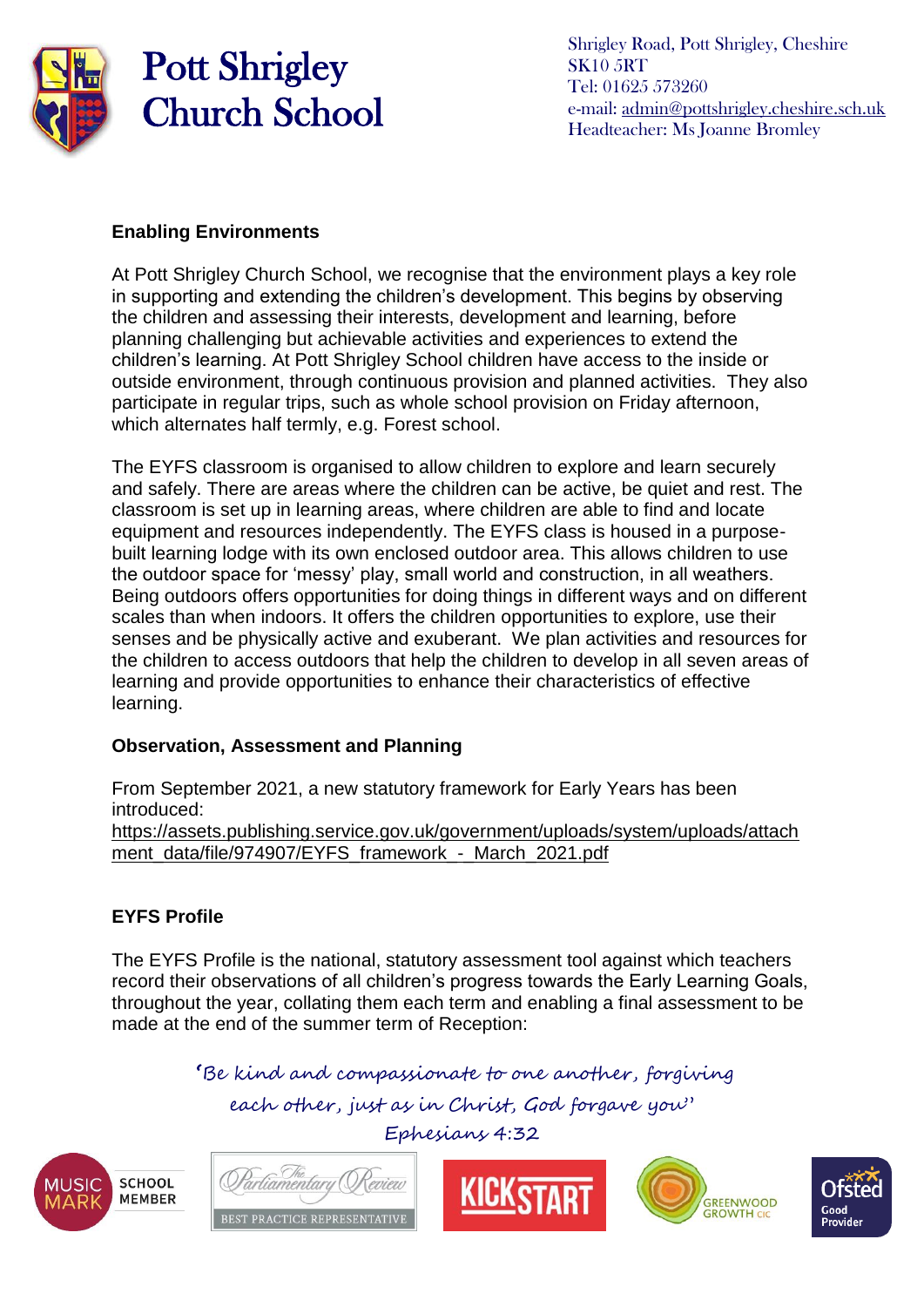

Shrigley Road, Pott Shrigley, Cheshire SK10 5RT Tel: 01625 573260 e-mail: [admin@pottshrigley.cheshire.sch.uk](mailto:admin@pottshrigley.cheshire.sch.uk) Headteacher: Ms Joanne Bromley

[https://assets.publishing.service.gov.uk/government/uploads/system/uploads/attach](https://assets.publishing.service.gov.uk/government/uploads/system/uploads/attachment_data/file/942421/EYFSP_Handbook_2021.pdf) [ment\\_data/file/942421/EYFSP\\_Handbook\\_2021.pdf](https://assets.publishing.service.gov.uk/government/uploads/system/uploads/attachment_data/file/942421/EYFSP_Handbook_2021.pdf)

For each ELG, practitioners must judge whether a child is meeting the level of development expected at the end of Reception year (expected), exceeding this level (exceeding), or not yet reaching this level (emerging.)

Within the final term of the EYFS, we provide a written summary to parents, reporting their progress against the ELG's and assessment scales. We give an opportunity for the parents to discuss these judgements with the EYFS teacher.

Assessments will be based primarily on observation of daily activities and events. As practitioners we note in particular the learning which a child demonstrates spontaneously, independently and consistently in a range of contexts, accurate assessment will take account of a range of perspectives including those of the child, parents and other adults who have significant interactions with the child.

#### **Reception Baseline Assessment:**

In the first six weeks in which a child starts Reception, the teacher must carry out a national baseline assessment which assesses the ability of each child in language, communication and literacy and mathematics. This forms an 'on entry' baseline for each child which will be used at the end of Key Stage 1 and again at the end of Key Stage 2 to track progress. These assessments also allow us to identify patterns of attainment within the cohort, in order to adjust the teaching programme for individual children and groups of children.

#### **Planning**

The planning within the EYFS follows a long term plan which follows our school curriculum cycles.<http://www.pottshrigleycs.co.uk/page/curriculum/33703> Staff create their medium term and long term plans using the topic as a focus and often incorporate child-initiated topics, especially in the early years as the curriculum is interwoven and it is important to follow the children's interests and demonstrate adaptability working within the E.Y.F.S..

We make regular assessments of children's learning and we use this information to ensure that future planning reflects identified needs. Assessment in the EYFS takes the form of observation, and this involves the teacher and other adults as